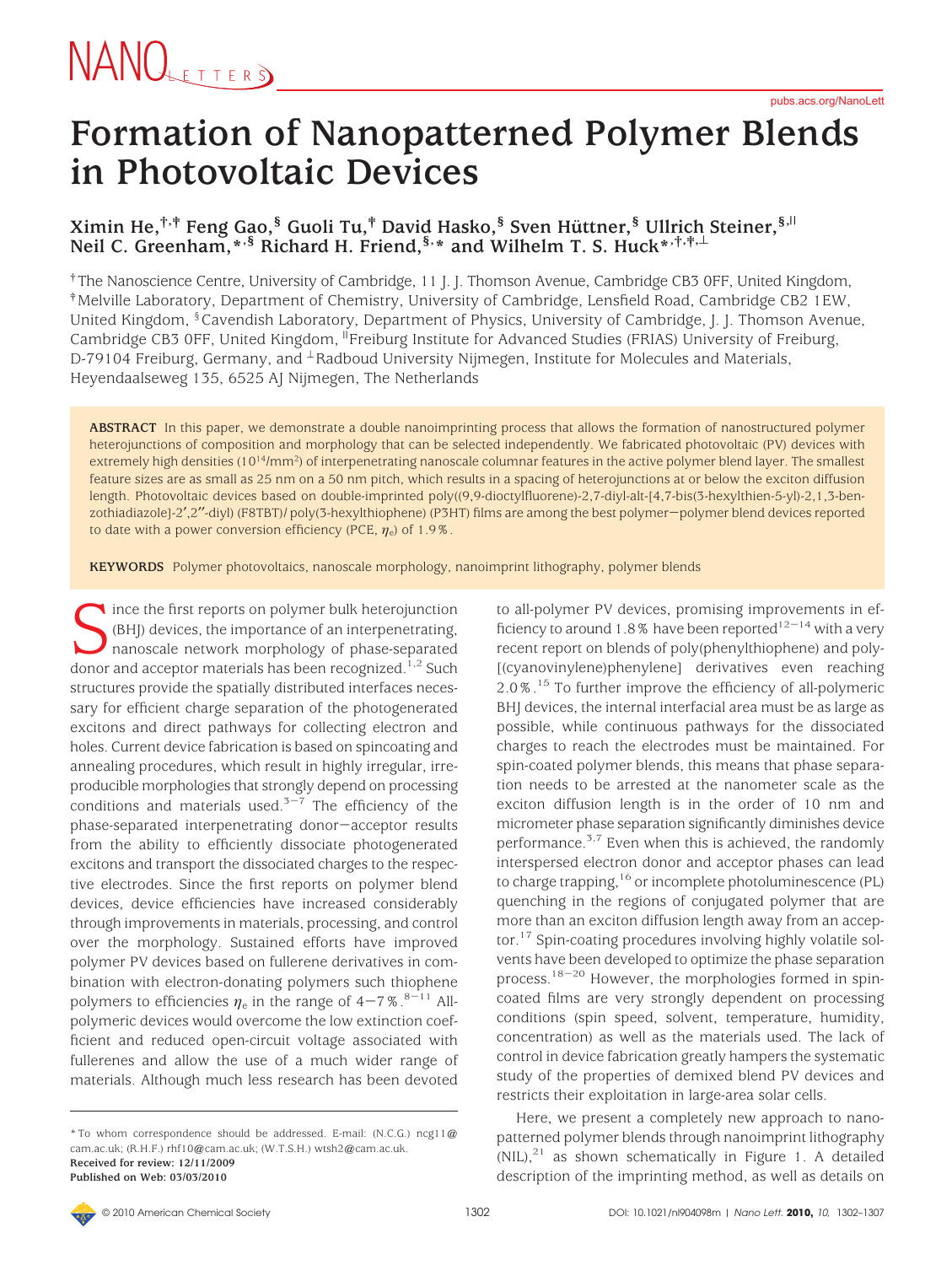# NANOLETTER \$)



**FIGURE 1. (a) Chemical structure and (b) energy level of P3HT and F8TBT. (c) Schematic procedure of imprinted PV device fabrication. (1) Patterning of P3HT film spin-cast on a ITO/glass substrate coated with PEDOT/PSS as anode by SANIL using a Si mold. (2) Using the patterned P3HT as a mold to imprint a F8TBT film spin-cast on a Al cathode on a Si wafer or Kapton substrate, resulting in a double-imprinted PV device. (d) A photograph of flexible double-imprinted P3HT/F8TBT PV devices with six 2** × **4 mm pixels based on PET and Kapton polyimide films. (e) Three-dimensional and cross-sectional view of the imprinted PV device configuration.**

the materials used, is given in the Supporting Information. First, a spin-coated film of the electron donor polymer P3HT on PEDOT/PSS-coated ITO/glass or poly(ethylene terephthalate) (PET) substrate was patterned in a first nanoimprinting step. As P3HT is easily oxidized and degrades at elevated temperatures (above 60 °C), we employed solvent-vaporassisted nanoimprint lithography (SANIL)<sup>22</sup> under N<sub>2</sub> flow and imprinted at room temperature and low pressure (for full experimental details see Supporting Information). Prior to demolding and the subsequent imprinting of F8TBT films, the patterned P3HT films were thermally annealed to improve the crystallinity and mechanical strength. The crucial part of our procedure is to use the first patterned film as a stamp in the second imprinting step of the acceptor polymer F8TBT, which was spin-coated on a thermally evaporated Al cathode on a Si wafer or Kapton polyimide film. Hence, upon double imprinting a functional photovoltaic device based on a bilayer polymer blend film with precisely defined interface geometry was formed. This approach leads to

precisely defined, interdigitated polymer bilayers with structures at the 25 nm level. Furthermore, the anode is completely covered with the electron donor material and likewise the cathode is covered with the electron acceptor polymer. There is therefore a direct pathway for all charges generated. It should be noted that our method is rather different from initial reports in the literature on PV devices containing imprinted P3HT. $23-25$  These studies used relatively large imprinted features and electron accepting small molecules (PCBM, perylene) that were deposited either on the initial film after cross-linking, or via vapor deposition. Our method, which is based on a manufacturable and scalable technology,<sup>26</sup> is suitable for any polymer combination with a difference in  $T_{\rm g}$ , regardless of interaction parameter  $\chi$ , solubility properties, and molecular weights.

To perform a systematic study of the influence of feature size and interface area on PV device performance, a series of masters were either obtained commercially from NIL Technology ApS or fabricated in-house using e-beam lithog-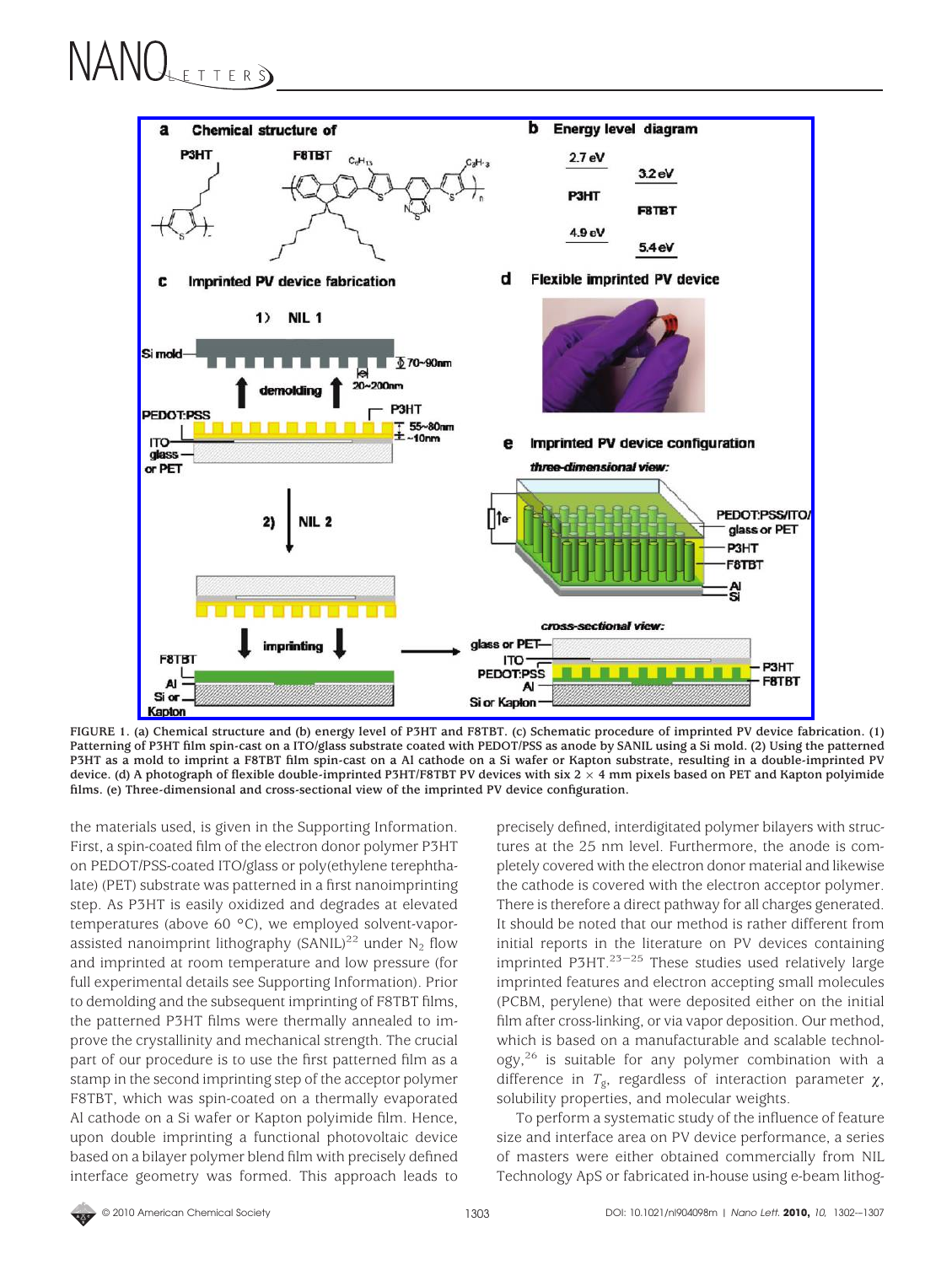#### NANOLETTERS



**FIGURE 2. AFM and SEM images of posts in P3HT films formed by imprinting with a Si master and holes in F8TBT films imprinted by a patterned P3HT film. (a) AFM images and lines traces of 100 nm wide posts in P3HT film and (b) 100 nm wide holes in F8TBT. The line trace in (d) shows the exact replication of the P3HT features into the F8TBT film. (c,d) SEM image of samples shown in (a) and (b), respectively. (e**-**h) SEM images of 80 nm (e,f) and 25 nm (f,h) posts in P3HT and holes in F8TBT.**

raphy. The molds contain 75-80 nm deep 2D dot patterns with feature sizes of 200, 150, 100, 80, 40, and 25 nm and equivalent spacing (i.e., pitch is double the feature size). The total imprinted P3HT/F8TBT area was  $4 \times 2$  mm<sup>2</sup> for all patterns, forming 6 pixels of PV devices in each double imprinting experiment.

To investigate the internal structure of the P3HT/F8TBT interface, the two layers were either physically prised apart or the F8TBT layer was dissolved in a selective solvent  $(CH<sub>2</sub>Cl<sub>2</sub>)$  to reveal the imprinted P3HT surfaces for SEM and AFM measurements (Figure 2). In general, all features over

80 nm are nearly perfectly replicated over the whole area of the stamp. The high (>3:1) aspect ratio of the 25 nm dots leads to some distortion in the P3HT pillars and the F8TBT holes are not uniform. Furthermore, Figure 2c,d shows that the features in P3HT and F8TBT are exact replicas of each other, confirming that the imprinted polymer film acts as a robust stamp in the second imprinting step.

**Devices.** Previous studies have shown that only annealed blends of P3HT and F8TBT produced efficient photovoltaic devices.<sup>11</sup> A detailed study using optical absorption and photoluminescence spectroscopy revealed that the device



**FIGURE 3. (a) Absorption spectra for a P3HT film treated by solvent-vapor and thermal annealing. Black curve, as-cast plain film; red curve, CHCl3 vapor annealed nanopatterned film formed by SANIL; green curve, CHCl3 and subsequently CH2Cl2 vapor annealed nanopatterned film; blue curve, as green, followed by thermal annealing. (b) Photoluminescence spectra of films of pure P3HT (an imprinted film by Si mold) and pure F8TBT (a nonimprinted pristine film and an imprinted film by patterned P3HT followed by removal of P3HT) as well as imprinted P3HT/F8TBT with planar and 100, 80, and 25 nm patterned interface. The PL intensities were measured under identical excitation and collection conditions and corrected for the absorbance of the different films.**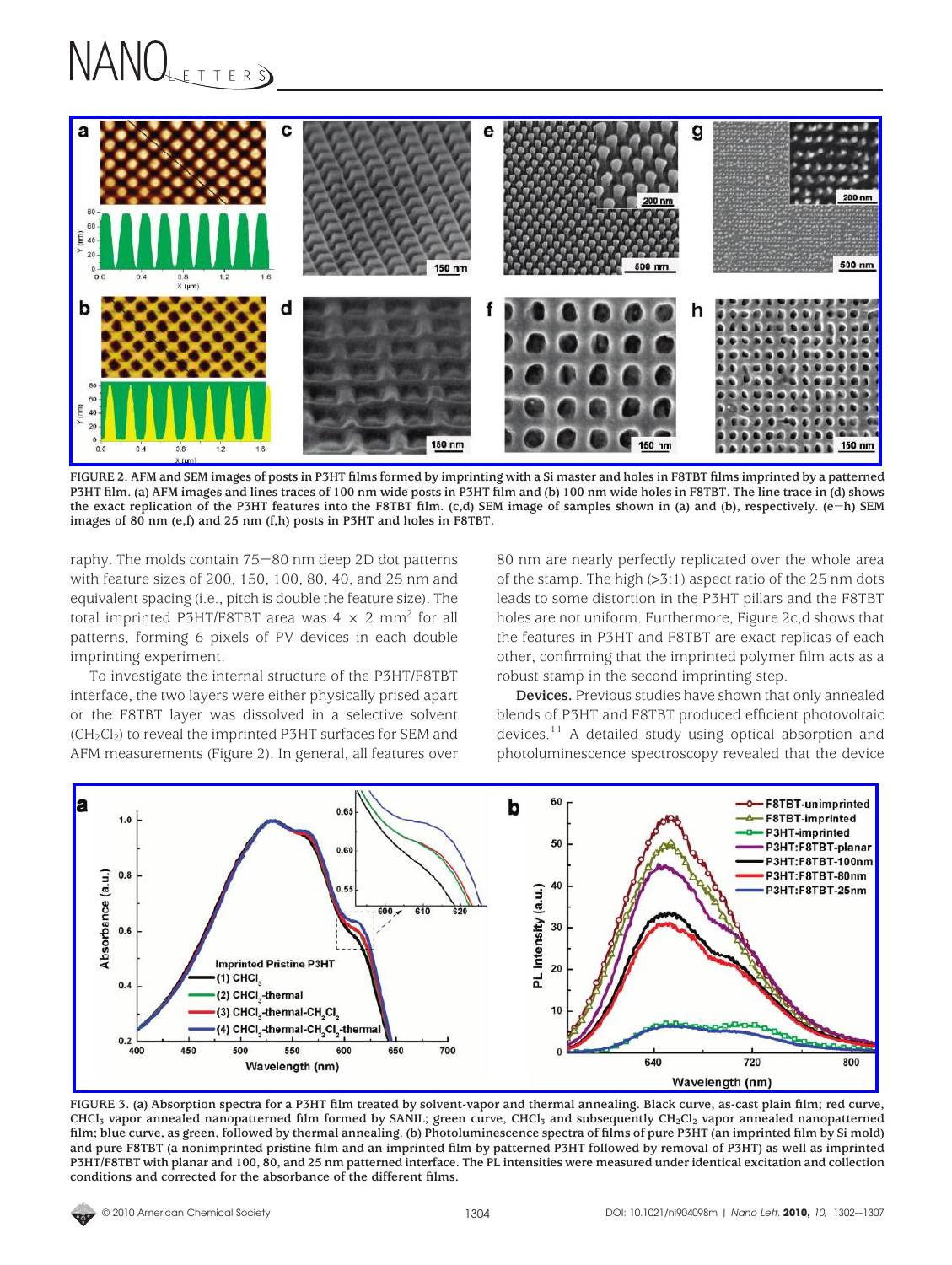|                             | TABLE 1. Summary of Device Performance of P3HT/F8TBT |
|-----------------------------|------------------------------------------------------|
| <b>Photovoltaic Devices</b> |                                                      |

|               | feature<br>size-width<br>(nm) | $A/A_0{}^a$ | max<br>EOE(%) | $V_{\alpha c}$<br>(V) | $I_{\rm sc}$<br>(mA/cm <sup>2</sup> ) | FF   | PCE<br>$(\%)^b$ |
|---------------|-------------------------------|-------------|---------------|-----------------------|---------------------------------------|------|-----------------|
| planar        |                               |             | 10.2          | 1.06                  | 0.94                                  | 0.39 | 0.36            |
| patterned     | 200                           | 1.45        | 16.8          | 1.08                  | 1.81                                  | 0.39 | 0.77            |
| 2D dot array  | 150                           | 1.60        | 17.8          | 1.12                  | 1.99                                  | 0.39 | 0.87            |
| (width=space) | 100                           | 1.90        | 19.0          | 1.14                  | 1.96                                  | 0.43 | 0.97            |
|               | 80                            | 2.00        | 20.6          | 1.14                  | 2.35                                  | 0.43 | 1.14            |
|               | 40                            | 3.67        | 23.8          | 1.13                  | 2.79                                  | 0.47 | 1.48            |
|               | 25                            | 4.20        | 26.1          | 1.14                  | 3.30                                  | 0.49 | 1.85            |
| blend         |                               |             | 19.7          | 1.12                  | 2.32                                  | 0.42 | 1.09            |

 $^a$  *A*/ $A$ <sup>0</sup> is donor/acceptor interface area ratio of patterned to planar-interface PV devices. *<sup>b</sup>* Illumination intensity equivalent to 100 mW  $\text{cm}^{-2}$  after spectral mismatch correction using AM 1.5G solar simulator.

efficiency could be attributed to an increase in the dissociation efficiency of bound electron-hole pairs resulting from improved carrier mobilities in ordered materials.<sup>27</sup> During the fabrication of the double-imprinted PV cells, the P3HT film was exposed to chloroform  $(CHCl<sub>3</sub>)$  and dichoromethane  $(CH_2Cl_2)$  while both the P3HT and F8TBT films underwent thermal annealing during the second imprinting step, followed by a post imprinting annealing step (120 °C for 5 min). As seen in Figure 3a, a characteristic shoulder centered at <sup>∼</sup>610 nm was observed in the UV-vis absorption spectra of P3HT, the intensity of which is correlated with the degree of crystallinity of P3HT. The shoulder increases significantly upon thermal annealing, but is already present directly after SANIL and this might be attributed to the effect of nanoconfinement in the imprinting mold, which can enforce order in rigid, (liquid) crystalline polymers.<sup>28,29</sup>

PL measurements (Figure 3b) showed strong quenching in imprinted P3HT/F8TBT films and a decrease of PL intensity as pattern feature size decreased. The imprinting process itself led to only a small (10%) reduction in the PL intensity of the F8TBT film after double-imprinting and subsequent removal of the P3HT layer. Very strong PL quenching (by 87% in comparison to imprinted F8TBT at 651 nm) was observed in the double imprinted films with 25 nm features, strongly indicating that these dimensions are similar to or smaller than the exciton diffusion length in both materials. Indeed, the residual emission appears to be coming from P3HT, suggesting that the F8TBT emission is almost completely quenched. Interestingly, the PL intensities



**FIGURE 4. (a) EQE and (b)** *<sup>J</sup>*-*<sup>V</sup>* **characteristics of the double-imprinted PV cells for a series of feature sizes in comparison to planar and blend controls under solar illumination conditions. The correlation of pattern feature sizes with (c) EQE (low intensity) (**-O-**) and PCE (**-9-**, red),** and (d)  $J_{SC}$  (-O-) and FF (- $\blacksquare$ -, green).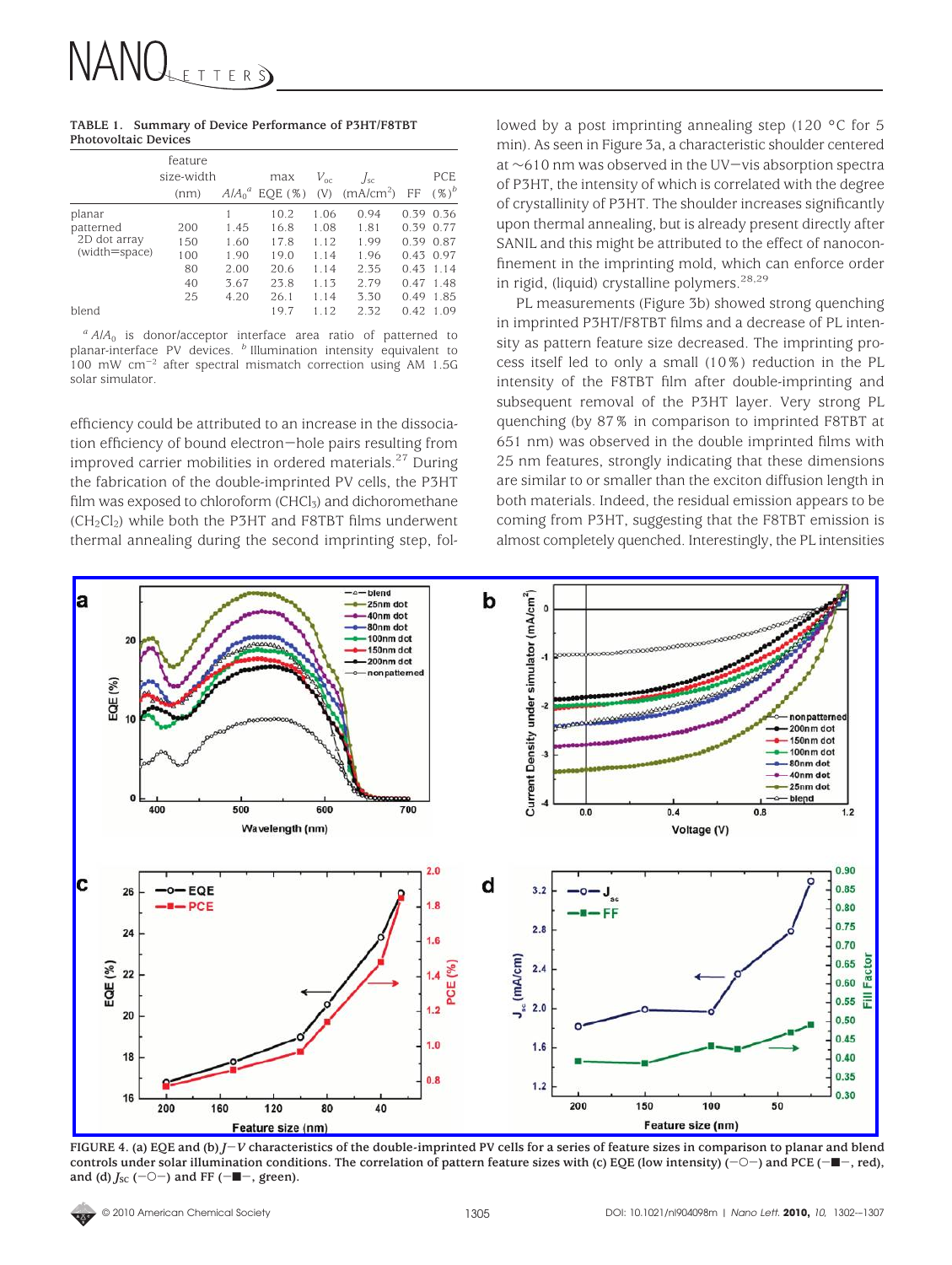## NANOLETTERS

of the double imprinted films containing 100 and 80 nm features were also strongly affected (only 67 and 62% PL remaining at 651 nm, respectively). These results are consistent with an F8TBT exciton diffusion range of 10 nm. By changing the imprint pattern, double imprinting has the potential to allow the dimensions of both phases to be independently tailored to match the respective exciton diffusion length in either phase. This is a key advantage of the technique and it might help in identifying new acceptor materials that are not based on fullerenes.

Table 1 presents a concise summary of the main performance parameters of nanostructured solar cells. All imprinted cells exhibited a high open circuit voltage  $(V_{\text{OC}}) > 1.1$ V, comparable to the blend control device fabricated under the same conditions as previously reported. $24$ 

Figure 4 shows the significant increase of the external quantum efficiency (EQE) with decrease in feature sizes with the spincoated polymer blend performing roughly equal to the 80 and 100 nm imprinted films. The current densityvoltage (*J*-*V*) characteristics show significant increases in both short circuit current density (*J<sub>SC</sub>*) with decreasing feature sizes. The *<sup>J</sup>*-*<sup>V</sup>* curve of the blend control device overlaps with that of the 40 nm featured imprinted one, although the latter shows an improved fill factor (FF).

A clear improvement in the PCE of the nanostructured devices is observed with the 25 nm features leading to a PCE of 1.85%, which is 50% higher than the blend control device. It should be noted that the first reported P3HT/F8TBT blends quoted efficiencies of 1.8% that might be attributed to a higher grade F8TBT; a more reproducible value for the efficiency of blend devices is around  $1\%$ .<sup>11,25</sup> The most notable influence of nanopatterning on device performance can be seen in the fill-factor, which increases to the highest reported value for all-polymer devices (0.49) for the 25 nm features. Previous work on modeling of the behavior of nanostructured organic photovoltaic devices,<sup>30</sup> identified a number of possible reasons for an improved FF. We suggest that improved hole charge carrier mobility and better geminate pair dissociation in patterned devices contribute to the improved FF. In a blend device, geminate pair separation might be impeded by the intermixed morphology, whereas in the imprinted structures (as in bilayer devices) geminate pairs have more direct pathways to charge separation. Further experiments will be required to verify the origin of the high fill factors observed in the imprinted devices. Furthermore, the double imprinting process ensures that both the donor and acceptor polymer are completely pure, whereas spincoated blends not always fully phase-separate, leading to suboptimal charge mobilities. Finally, we note that in spincoated devices, it is usually impossible to avoid wetting of the "wrong" polymer at either electrode,<sup>5</sup> whereas our devices have pure polymer layers adjacent to the appropriate electrodes, preventing diffusion of carriers to the wrong electrode.

**Conclusion.** In summary, we have shown that this novel imprinting method produces the best performance yet reported for a polymer-polymer system and this improvement results primarily through the improved fill factor over that obtained for solution demixed devices. We consider that this is due to the avoidance of locally trapped photogenerated charges due to the poorly controlled morphology formed from the demixed polymer blend. The absolute efficiency of our devices is limited by the 80 nm height of the imprinted structure as shown in Figure 2a. Current devices only absorb 58% of the available solar intensities between 375 and 640 nm (based on optical modeling of the device structure). Hence there is considerable room for improvement in power conversion efficiency if the device thickness can be increased while retaining efficient charge separation and collection. Our work indicates that charge separation at polymer-polymer heterojunctions can be similarly effective to polymerfullerene systems, and demonstrates that there is scope to find a broader range of electron acceptors beyond the widely used fullerenes that can provide high PV efficiency when the heterojunction morphology is controlled appropriately.

**Acknowledgment.** This work was supported by the Engineering and Physical Science Research Council. X.H. was supported by the Gates Cambridge Trust.

**Supporting Information Available.** Materials, device fabrication, and device testing. This material is available free of charge via the Internet at http://pubs.acs.org.

#### **REFERENCES AND NOTES**

- (1) Halls, J. J. M.; Walsh, C. A.; Greenham, N. C.; Marseglia, E. A.; Friend, R. H.; Moratti, S. C.; Holmes, A. B. *Nature* **1995**, *376*, 498.
- (2) Yu, G.; Gao, J.; Hummelen, J. C.; Wudl, F.; Heeger, A. J. *Science* **1995**, *270*, 1789.
- (3) Coakley, K. M.; McGehee, M. D. *Chem. Mater.* **2004**, *16*, 4533.
- (4) Hoppe, H.; Sariciftci, N. S. *J. Mater. Chem.* **2006**, *16*, 45.
- (5) Yang, X.; Loos, J. *Macromolecules* **2007**, *40*, 1353.
- (6) Coakley, K. M.; Liu, Y.; Goh, C.; McGehee, M. D. *MRS Bull.* **2005**, *30*, 37.
- (7) Gu¨nes, S.; Neugebauer, H.; Sariciftci, N. S. *Chem. Rev.* **2007**, *107*, 1324.
- (8) Reyes, R. R.; Kim, K.; Carroll, D. L. *Appl. Phys. Lett.* **2005**, *87*, No. 083506.
- (9) Kim, J.; Kim, S.; Lee, H.; Lee, K.; Ma, W.; Huong, X.; Heeger, A. J. *Adv. Mater.* **2006**, *18*, 572.
- (10) Park, S. H.; Roy, A.; Beaupre, S.; Cho, S.; Coates, N.; Moon, J. S.; Moses, D.; Leclerc, M.; Lee, K.; Heeger, A. J. *Nat. Photon.* **2009**, *3*, 297.
- (11) Chen, H. Y.; Hou, J.; Zhang, S.; Liang, Y.; Yang, G.; Yang, Y.; Yu, L.; Wu, Y.; Li, G. *Nat. Photon.* **2009**, *3*, 649.
- (12) McNeill, C. R.; Abrusci, A.; Zaumseil, J.; Wilson, R.; McKiernan, M. J.; Burroughes, J. H.; Halls, J. J. M.; Greenham, N. C.; Friend, R. H. *App. Phys. Lett.* **2007**, *90*, 193506.
- (13) Kietzke, T.; Horhold, H. H.; Neher, D. *Chem. Mater.* **2005**, *17*, 6532.
- (14) Veenstra, S. C.; Loos, J.; Kroon, J. M. *Prog. Photovolt* **2007**, *15*, 727.
- (15) Holcombe, T. W.; Woo, C. H.; Kavulak, D. F. J.; Thompson, B. C.; Frechet, J. M. J. *J. Am. Chem. Soc.* **2009**, *131*, 14160.